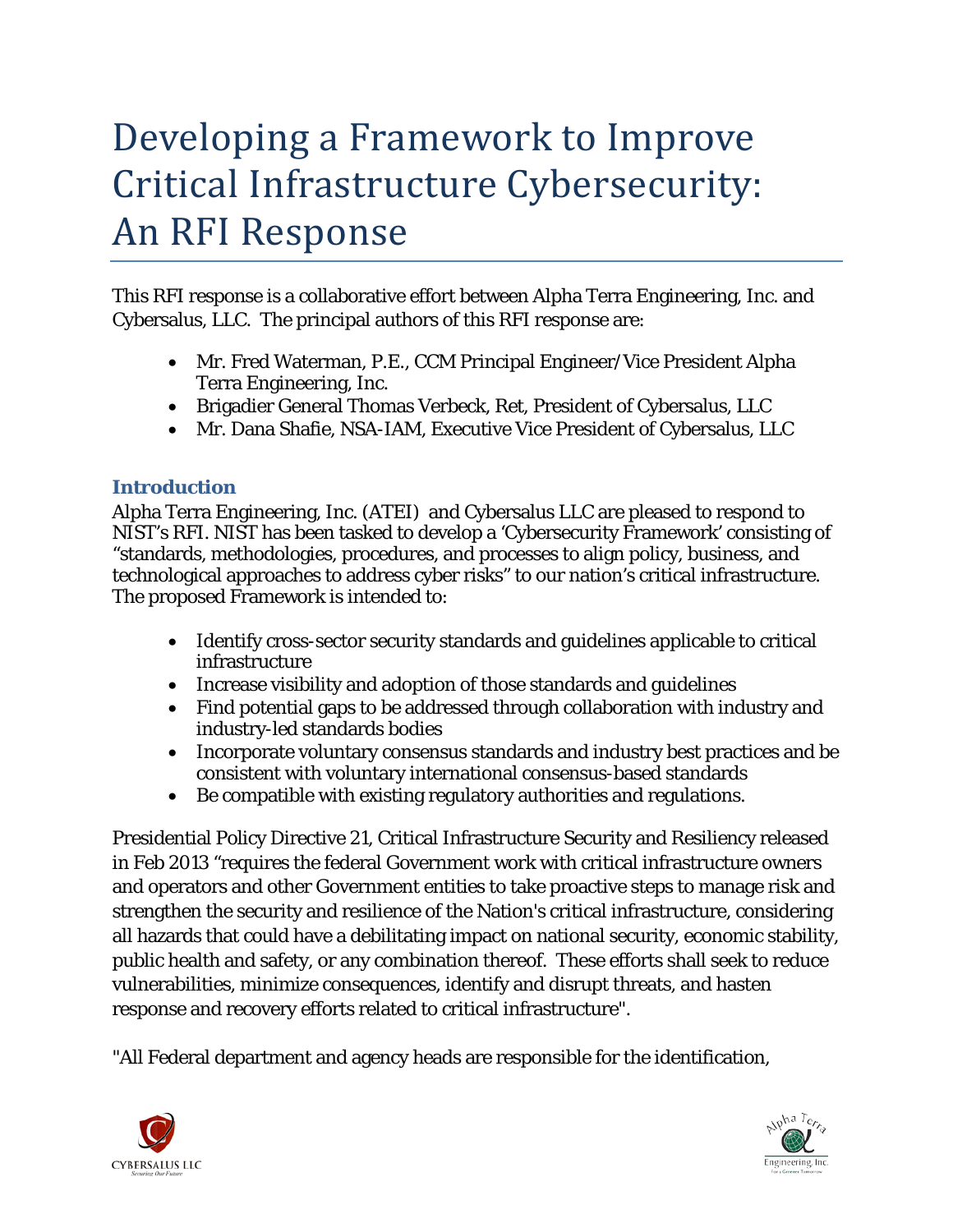prioritization, assessment, remediation, and security of their respective internal critical infrastructure that supports primary mission essential functions".

Our input to this RFI is written to address these two important goals through a discussion of the *Foundational Concepts of Critical Infrastructure Protection* and also the comprehensive *evaluation of risk and risk-reduction options* such as *cyber risk insurance.* The proper evaluation of risk, and consideration of the full spectrum of methods for mitigating this risk, is essential to constructing a lasting and useful Framework that can help Critical Infrastructure and other communities to cope with the continuously evolving threat.



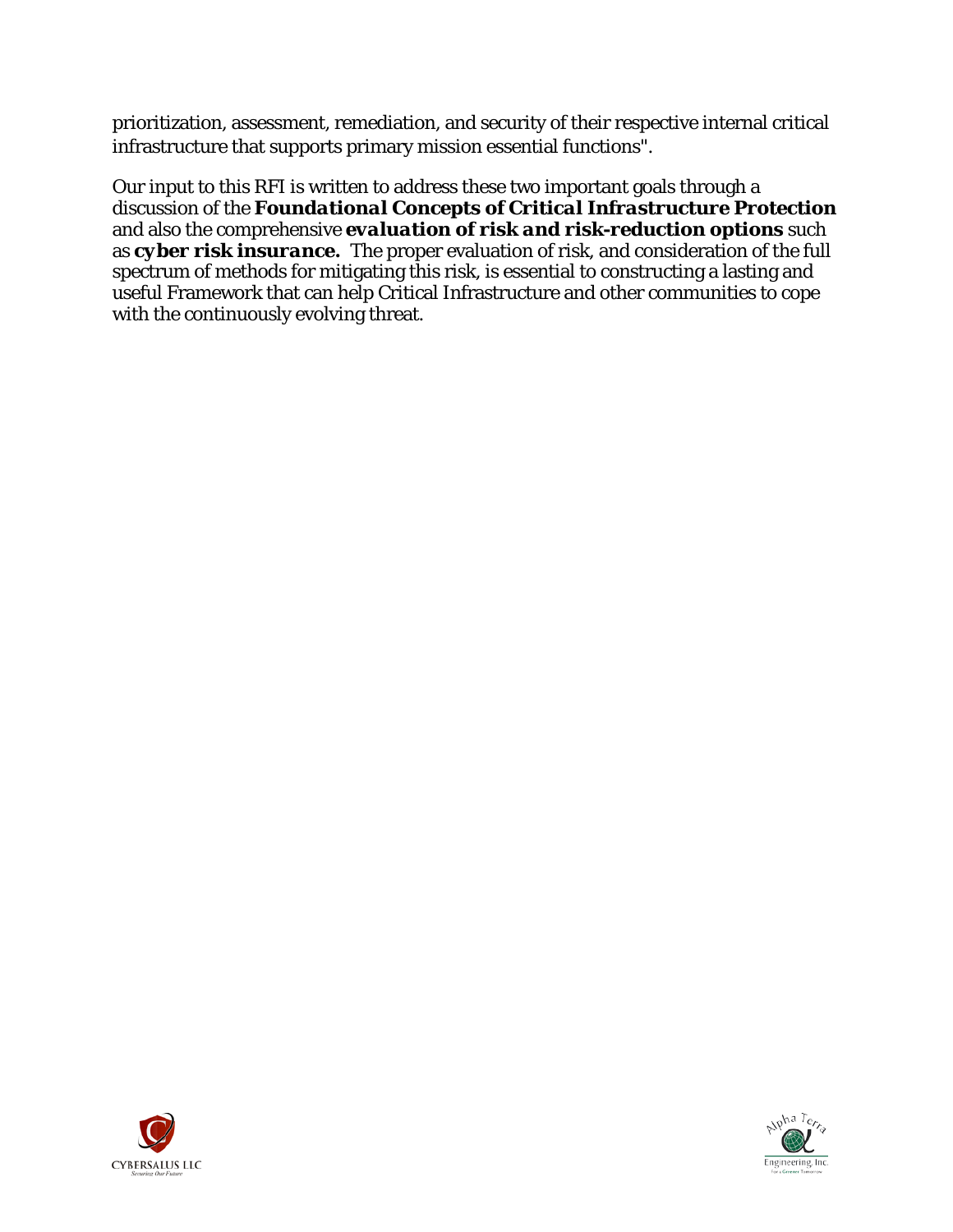# Foundational CONCEPTS of Infrastructure Protection

The Nation's critical infrastructure consists of three realms—physical, cyber and human—functioning interdependently to provide the means and mechanisms by which critical services are delivered throughout our Society. These realms and how they interrelate are depicted in the graphic below. Because Government shares responsibility with Industry in the operation of our economy, protection of our system of commerce must be a shared responsibility. The Government's central role must be to help guide development of the overall Framework outlining the means, methods and measures to effectively protect the security of our critical infrastructure from threats of cyber attack.



*Infrastructure Protection Process, National Infrastructure Protection Plan (Source: DHS, NIPP)*

The Framework must be developed in coordination and cooperation with the owners and operators who fully understand the detailed complexities of their infrastructure systems. Their knowledge and management controls are essential to attain a risk management preparedness addressing the full spectrum of threats and hazards. The nature of this crucial mission requires close collaboration with the appropriate Industry groups and state and local government in designing effective, adaptive risk mitigation strategies and incentives. The Framework must also be adaptable to an evolving risk environment, with flexibility to quickly accommodate risk information allowing stakeholder partners to develop and implement innovative defensive measures.

The President has directed that the Framework "provide a prioritized, flexible, repeatable, performance-based, and cost-effective approach, including information security measures and controls, to help owners and operators of critical infrastructure identify, assess, and manage cyber risk. The Cybersecurity Framework shall focus on identifying cross-sector security standards and guidelines applicable to critical infrastructure. The Cybersecurity Framework will also identify areas for improvement that should be addressed through future collaboration with particular sectors and standards-developing organizations. To enable technical innovation and account for



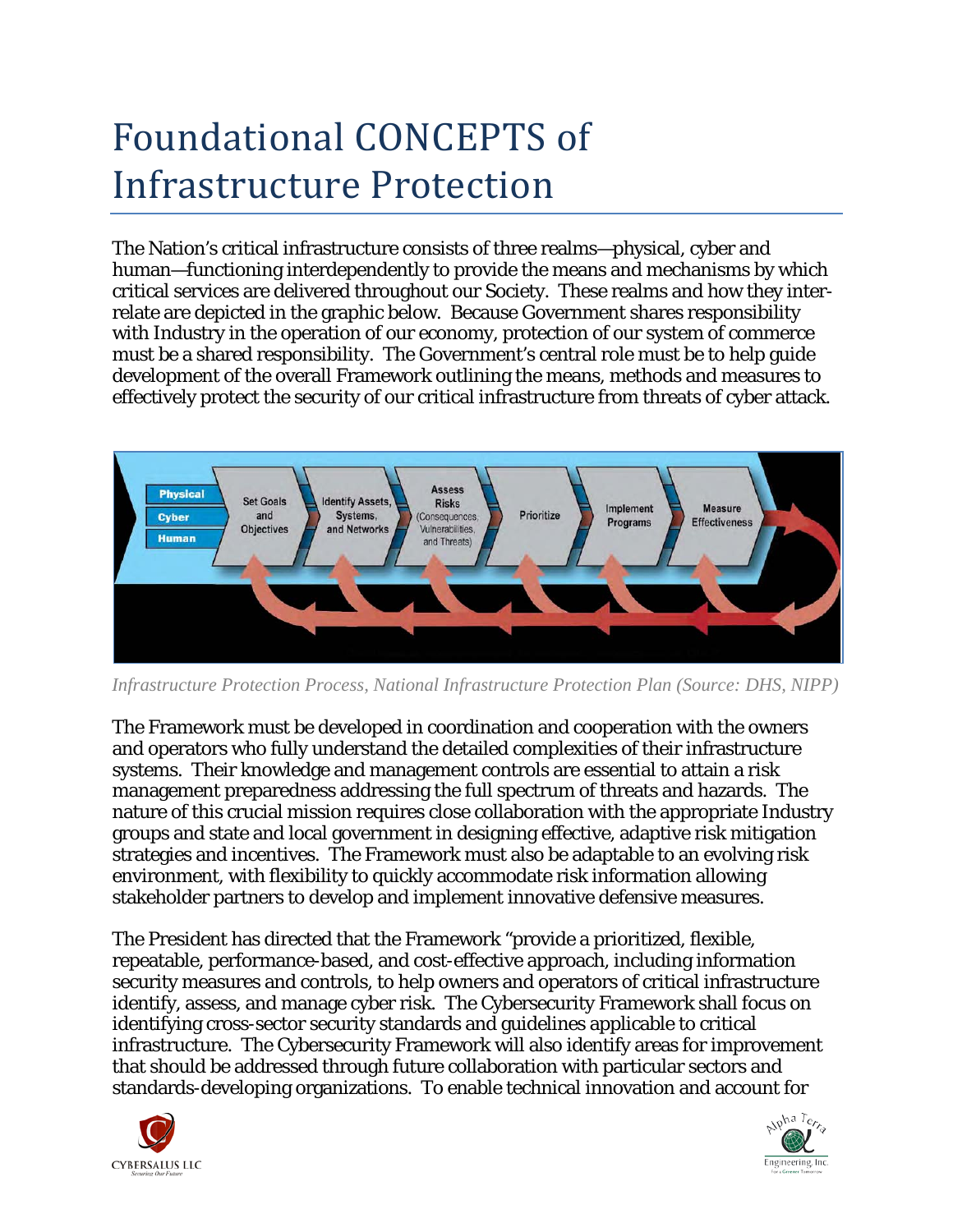organizational differences, the Cybersecurity Framework will provide guidance that is technology neutral and that enables critical infrastructure sectors to benefit from a competitive market for products and services that meet the standards, methodologies, procedures, and processes developed to address cyber risks. The Cybersecurity Framework shall include guidance for measuring the performance of an entity in implementing the Cybersecurity Framework".

The Executive Order recognizes that open public review and comment from the general Public, Sector-Specific Agencies, owners and operators of critical infrastructure, and key stakeholders is essential for successful planning and implementation. It is also essential to meet defined performance goals. Members of the Critical Infrastructure Partnership Advisory Council are provided here:

[http://www.dhs.gov/council-members-critical-infrastructure-partnership-advisory](http://www.dhs.gov/council-members-critical-infrastructure-partnership-advisory-council)[council](http://www.dhs.gov/council-members-critical-infrastructure-partnership-advisory-council)

Critical infrastructure sectors and associated federal department Sector-Specific Agencies (SSAs) are designated by the Directive. DHS is responsible for evaluating changes to critical infrastructure sectors and to consult with the Assistant to the President for Homeland Security and Counterterrorism before changing a critical infrastructure sector or a designated SSA for that sector.

| <b>INFRASTRUCTURE SECTOR</b>      | <b>SECTOR SPECIFIC AGENCY</b>        | <b>KEY INDUSTRY GROUP</b> |
|-----------------------------------|--------------------------------------|---------------------------|
| <b>CHEMICAL</b>                   | <b>DHS</b>                           | <b>ACC</b>                |
| <b>COMMERCIAL FACILITIES</b>      | <b>DHS</b>                           | <b>BOMA</b>               |
| <b>COMMUNICATIONS</b>             | <b>DHS</b>                           |                           |
| <b>CRITICAL MANUFACTURING</b>     | <b>DHS</b>                           |                           |
| <b>DAMS</b>                       | <b>DHS</b>                           | <b>TVA</b>                |
| <b>DEFENSE INDUSTRIAL BASE</b>    | <b>DOD</b>                           | <b>DIB</b>                |
| <b>EMERGENCY SERVICES</b>         | <b>DHS</b>                           | APWA, NFPA                |
| <b>ENERGY</b>                     | <b>DOE</b>                           | NERC, API                 |
| <b>FINANCIAL SERVICES</b>         | <b>DEPT OF TREASURY</b>              |                           |
| <b>FOOD AND AGRICULTURE</b>       | <b>DEPT OF AGRICULTURE &amp; HHS</b> |                           |
| <b>GOVERNMENT FACILITIES</b>      | DHS & GSA                            |                           |
| <b>HEALTHCARE AND PUBLIC</b>      | <b>HHS</b>                           |                           |
| <b>HEALTH</b>                     |                                      |                           |
| <b>INFORMATION TECHNOLOGY</b>     | <b>DHS</b>                           |                           |
| <b>NUCLEAR REACTORS, MATERIAL</b> | <b>DHS</b>                           |                           |
| <b>&amp; WASTE</b>                |                                      |                           |
| <b>TRANSPORTATION SYSTEMS</b>     | DHS & DOT                            | ASCE, AASHTO, API         |
| <b>WATER</b>                      | <b>EPA</b>                           | <b>AWWA</b>               |

The 16 critical infrastructure sectors and SSAs follow, with key industry standards groups:



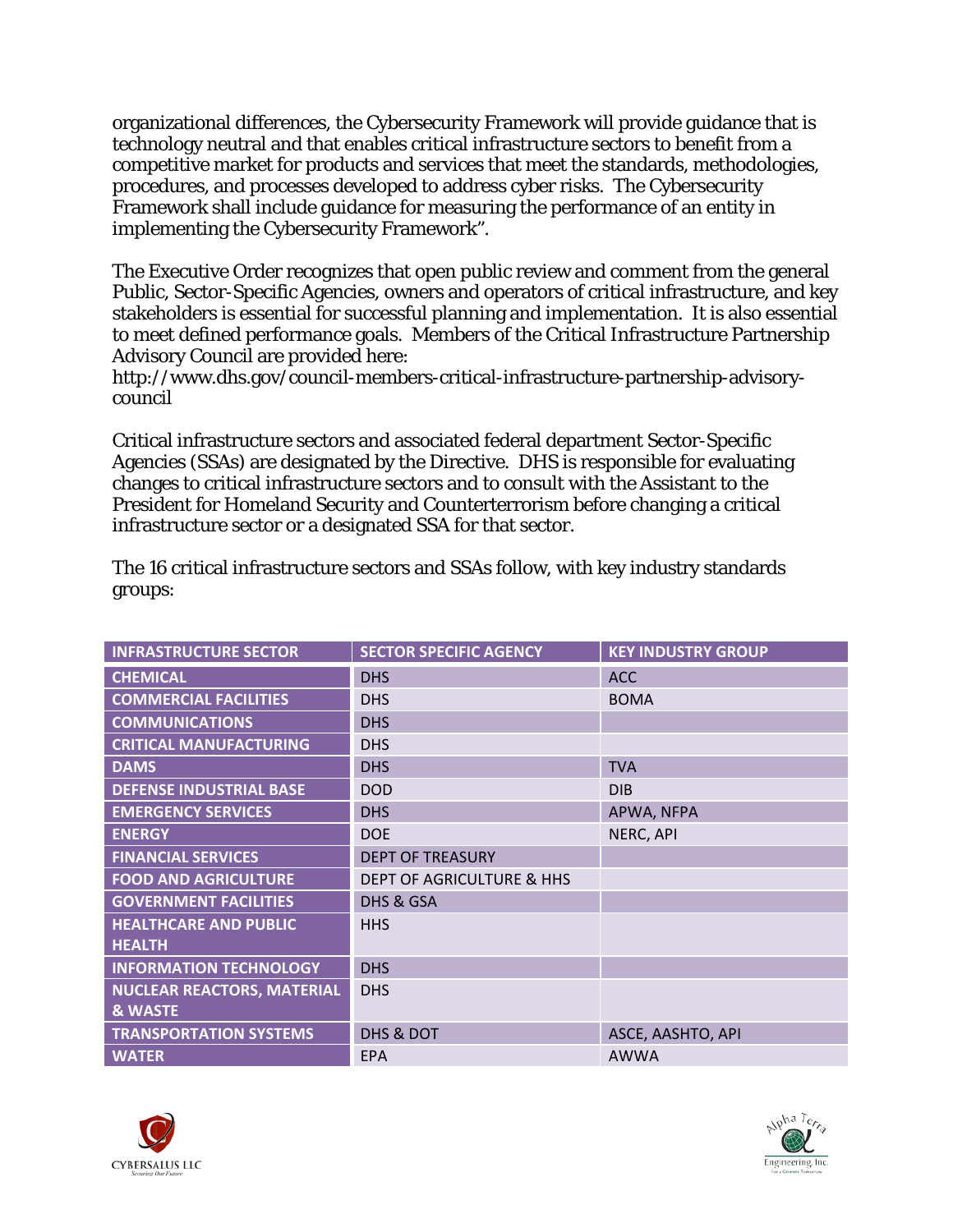### **Examples of Successful Industry Collaboration**

Leading work within two infrastructure sectors (water and electric power) provide risk management approaches useful for consideration by other infrastructure committees.

### **Water Systems.**

The AWWA and DHS collaborated in defining a detailed strategy to mitigate cyber risks to our Nation's water systems. Roadmap to Secure Control Systems in the Water Sector developed by the Water Sector Coordinating Council Cyber Security Working Group presents a unified security strategy that can serve as a model for other industry sectors. This document provides the vision and supporting framework of goals and milestones for reducing the risk of ICS over the next ten years. The framework aligns industry and government programs and investments, improving ICS security quickly and efficiently. The roadmap integrates the insights and ideas across a broad cross-section of asset owners and operators, industrial control systems experts, and government leaders gathered from workshops in 2007. Addressing technical, business operations, and societal challenges, the roadmap gives water sector industry leaders the way forward to be able within ten years to manage a cyber event without loss of critical function.



*Notional Components of Industrial Control Systems (ICS) for the Water Sector (Source: GAO 07-1036)*



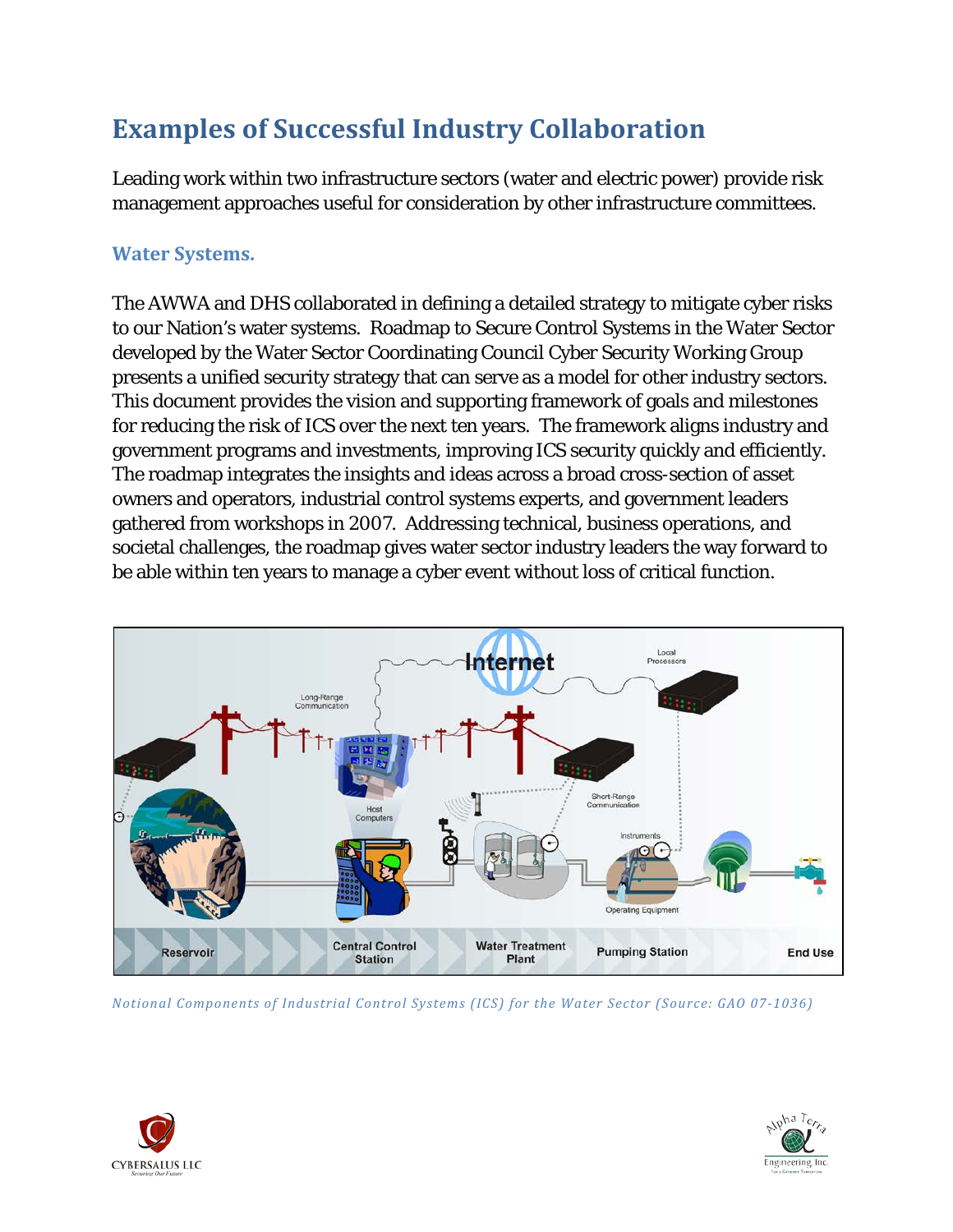### **Electrical Power Grid.**

NERC CIP Standards provide a cyber security framework for the identification and protection of Critical Cyber Assets to support reliable operation of the Bulk Electric System. These standards recognize the differing roles in the operation of the grid, the criticality and vulnerability of the assets needed to reliably manage the grid, and their exposure risks. The operational demands of managing and maintaining the grid relies increasingly on Cyber Assets supporting critical reliability functions and processes to communicate with each other, across functions and organizations. These connections result in increased risks to infrastructure systems, requiring cyber linkages be identified and managed through risk-based assessment.

Topics to be addressed within any industry sector include these:

- Emergency Operations Planning
- Responsibilities and Authorities
- Threats and Hazards Analysis
- Single Points of Failure
- Risk Assessment and Mitigation **Measures**
- Mission Assurance Monitoring
- Disturbance Monitoring
- Reliability Analytical Tools
- Communications and Coordination
- Disturbance/Event Reporting
- Alternative supplies/support
- Priorities of Response Effort
- Compliance Audits
- System Restoration Plans
- Reliability Assessments
- Loss of Control Center Function
- Continuity of Operations
- Facility Connection Requirements
- System Maintenance Management
- Mutual Aid Arrangements
- Open Source Threat Assessment
- Facility Condition Ratings
- System Operating Limits
- Transfer Capabilities
- Key/Critical Personnel

### **The Way Ahead**

Developing a successful Framework requires the collaboration of stakeholders from affected industries as well as Government. It also requires integrated teams of practitioners from a wide variety of technical disciplines. The Industrial Control Systems that manage critical processes such as electric power generation, oil and gas refining, fuels pipelines, water and wastewater treatment, and chemical, air traffic control, food, and automotive production are the domain of mechanical, electrical, and civil engineers. However, since the cyber effects fall within the domain of IT disciplines, an integrated team of professionals is needed to understand the full complement of threats and hazards vulnerabilities in developing effective risk mitigation measures. Every identified critical infrastructure sector relies on ICS or related controls technology.

Use of *Integrated Project Teams* to identify best practices within industries will facilitate cross-fertilization of ideas and best business practices between industries; for



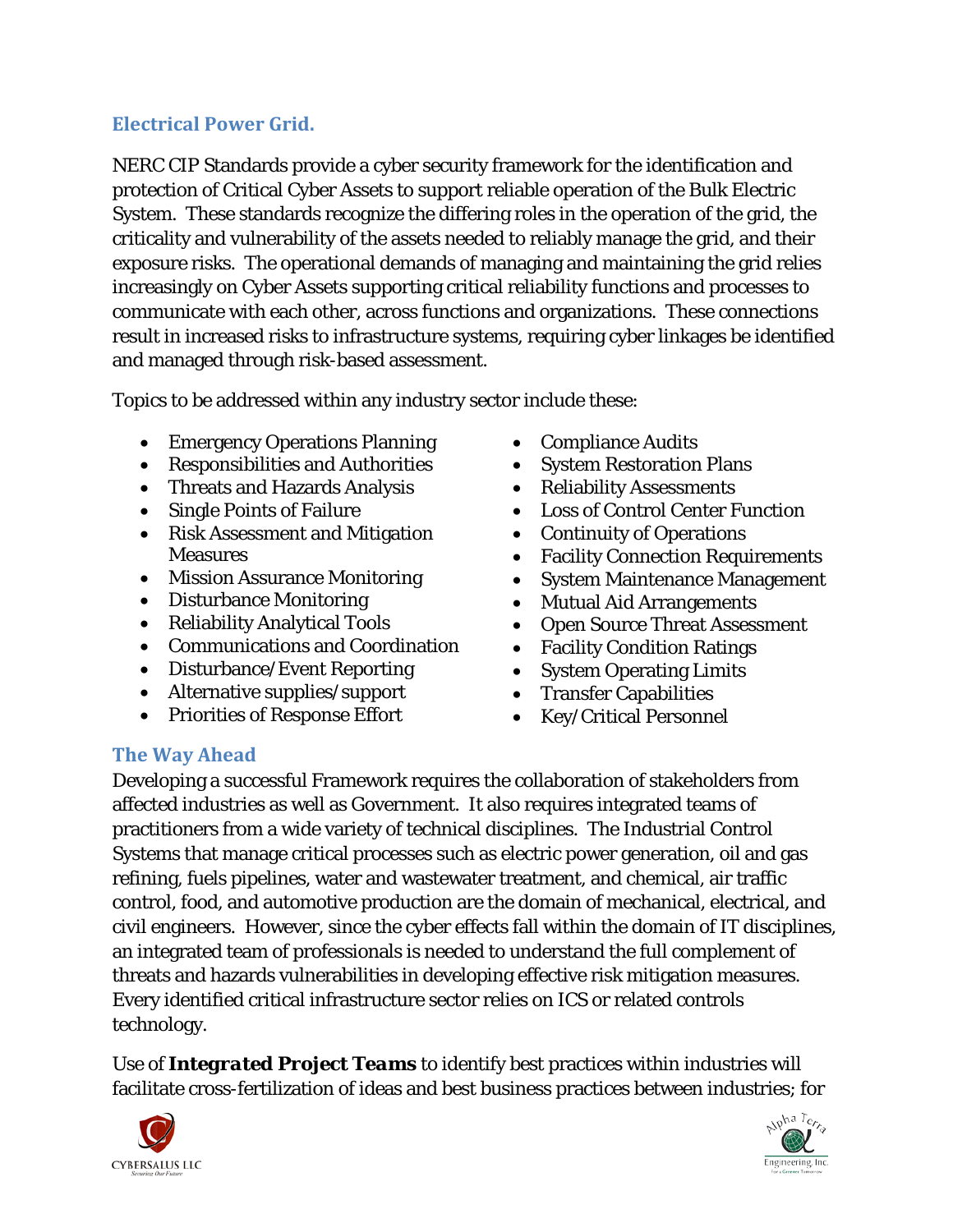example use of NERC's approach as a common outline structure. The working committees are already established by industry sector groups (domestic and international) and associated federal agencies. These committees are responsible for CIP policy guidance developed and refined via collaboration and coordination with industry technical groups to define best practices and leverage private sector expertise in mitigating threats and hazards to critical infrastructure.

These committees address the eight components of the National Preparedness System.

- Target capabilities and preparedness priorities
- Equipment and training standards
- Training and exercises
- Comprehensive assessment system
- Remedial action management program
- Federal response capability inventory
- Reporting requirements
- Federal preparedness.



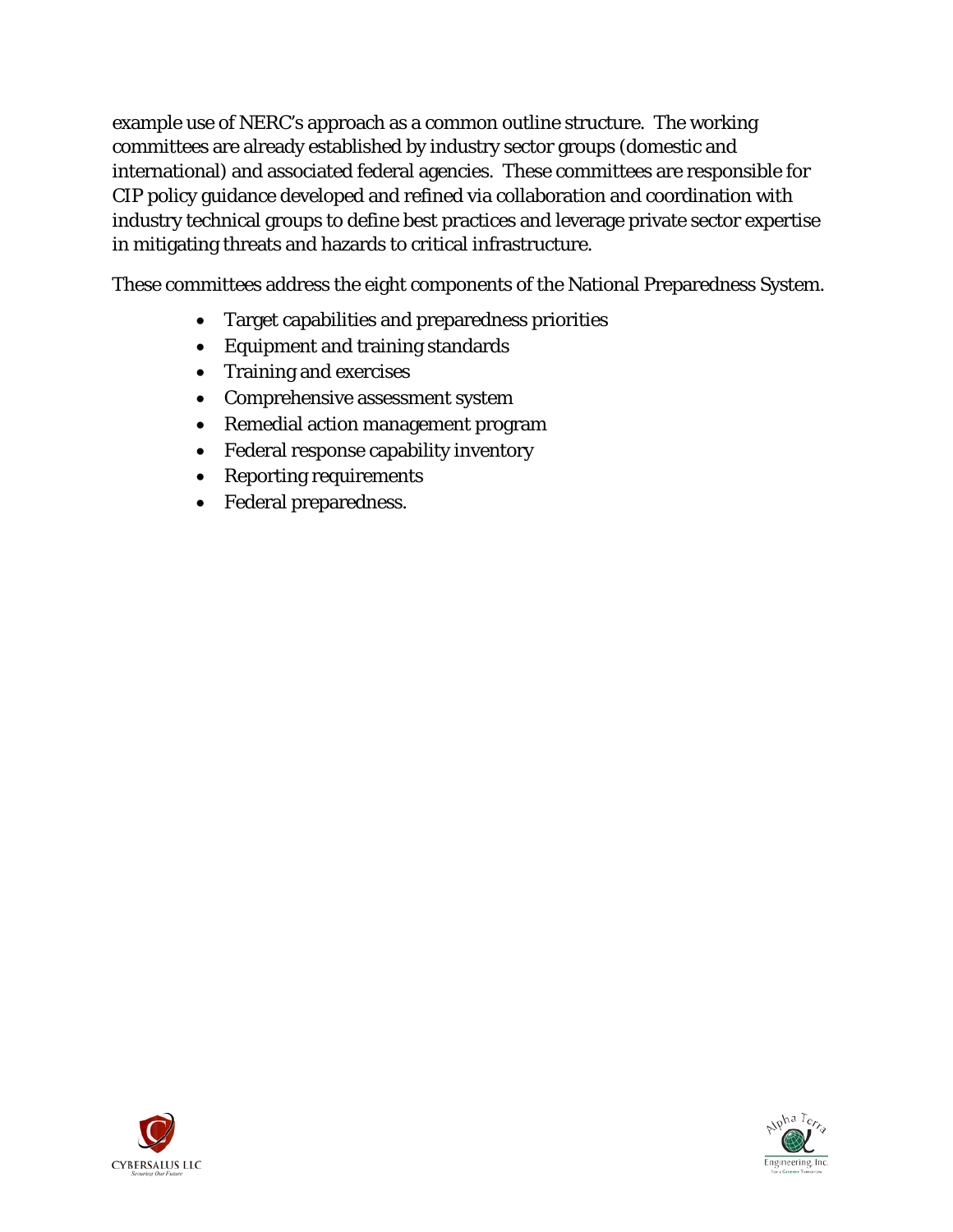# Evaluation of Risk and Risk-Reduction **Options**

Every action we take, every decision we make and every dollar we invest has an element of risk. No matter how much preparation we do or security we put in place there is still an unavoidable measure of risk. How *we manage that risk* is a function of how well we understand the threats, vulnerabilities, likelihood and consequences of the realization of that risk. Lately, the front page of every newspaper featured headlines about the grim and almost always unexpected realization of cyber risk. The positive outcome of this is that more owners and operators of Critical Infrastructure are becoming much more knowledgeable of the cyber "threat." At least with the acknowledgement of a threat, people and organizations may be closer to moving towards an evaluation of that threat in their own context.

Even for Cybersecurity-savvy individuals and organizations, however, there is still a two-dimension view of the threat-risk dynamic. The common narrative of the responsible organization would be to try to understand the threat, try to understand their critical components, and figure out how to implement security to mitigate the threat. Test, rinse and repeat. If the threat is big and the critical components are big, then add a lot more to the security architecture. This is appropriate, but there comes a point when the cost for implementing enough security to eliminate all risk is prohibitive. Further, the risk picture changes daily with evolving threats, technologies, missions, etc. There is no static security model that could comprehensibly protect an organization except for the briefest moments of time. Integration lifecycles of new technologies that can protect against new threats takes a minimum of weeks if not months. So, no matter how well-protected an organization is at any one time, it will be unavoidably vulnerable to new, unexpected threats almost immediately. These are dangerous times and hazardous waters even for the most able of captains and ships.

What is needed is a mechanism that incorporates and rewards implementation of best security practices, leverages the collective threat and countermeasures knowledge of a broad community of practitioners, makes the community safer, and instantaneously and flexibly expands or contracts to fill the critical void where security countermeasures fail. Fortunately, there are some useful corollaries from related industries that can inform NIST as the new Framework is developed.

### **Cyber Risk Insurance**

People have been dealing with formal concept of risk for almost all of recorded history. One can go back 4000 years to Babylonian and Chinese traders who collaborated to



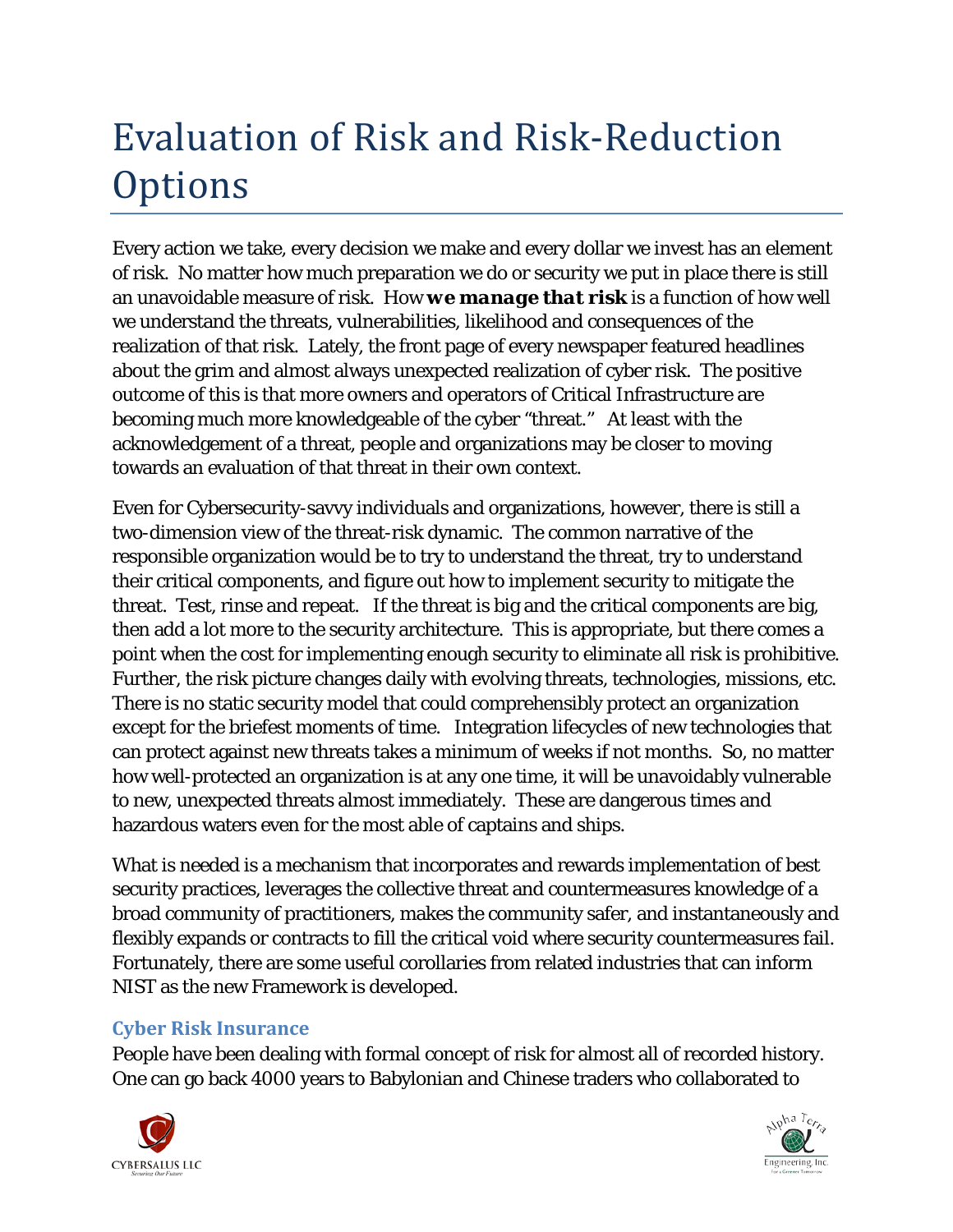insure their ships against loss. Without this insurance mechanism, merchant shipping would have not been economically feasible. No amount of planning for weather or building the strongest ship could eliminate the risk entirely, and no one would want to invest in a voyage if there were not protections in place for loss. Those were dangerous times as well, as ships could be lost due piracy, theft, fire, warfare, weather, disease, famine, scurvy, or poor navigation. But there was an urgent need for commerce, so they had to find a way to operate despite the tremendous threats. These early traders knew enough to know they couldn't account for all the risk and knew they could not possibly protect against every threat, but through the concept of collective sharing of risk through insurance, they still found a way to function. Four millennia later, this institution is still in place and it still works.

This Framework affords an opportunity to consider new solutions to an urgent problem. In 2012, many organizations have awakened to the concept of cyber risk insurance. Sales of this risk reduction mechanism have risen 33% in the last year. This method or risk reduction is consistent with how other endeavors and industries have learned to deal with risk throughout history. This Framework should acknowledge this mechanism and incorporate its usage into an accepted tool for risk mitigation. This will move the concept of "cyber risk insurance" from a niche leveraged by only some forward-thinking executives to its proper role an essential pillar of a comprehensive risk management strategy for all companies including those in the Critical Infrastructure community. This is a necessary evolution of the art of risk management, and one that may ultimately turn the tide against the cyber threat that is undeniably winning today.

Today, information technology risk management in the U.S. bears the evolutionary DNA of IT security that began in the mainframe era for systems supporting the Federal Government and Department of Defense. Families of security controls were developed that addressed technical issues such as use of authentication, separation of duties, configuration of systems, etc. As the discipline evolved, non-technical controls, such as management, personnel security, security training and many others were developed to fill the gaps. These were documented in DoD and Federal Standards, such as NIST 800- 53, but since the intended audiences of the publications were Federal and DoD agencies, "insurance" never even entered the vocabulary. Why would the guidelines prescribe a risk mitigation strategy that was unavailable for its implementers? An unintended consequence of the Federal focus for the guidelines is that they do not address the full gamut of solutions available to the commercial world which owns and operates over 80% of our Nation's Critical Infrastructure. Many commercial security managers and security officers look to these guidelines as the "gold standard" of security without realizing there are other options. "If it's good enough to protect classified defense systems, then it is certainly good enough for my human resources system!"



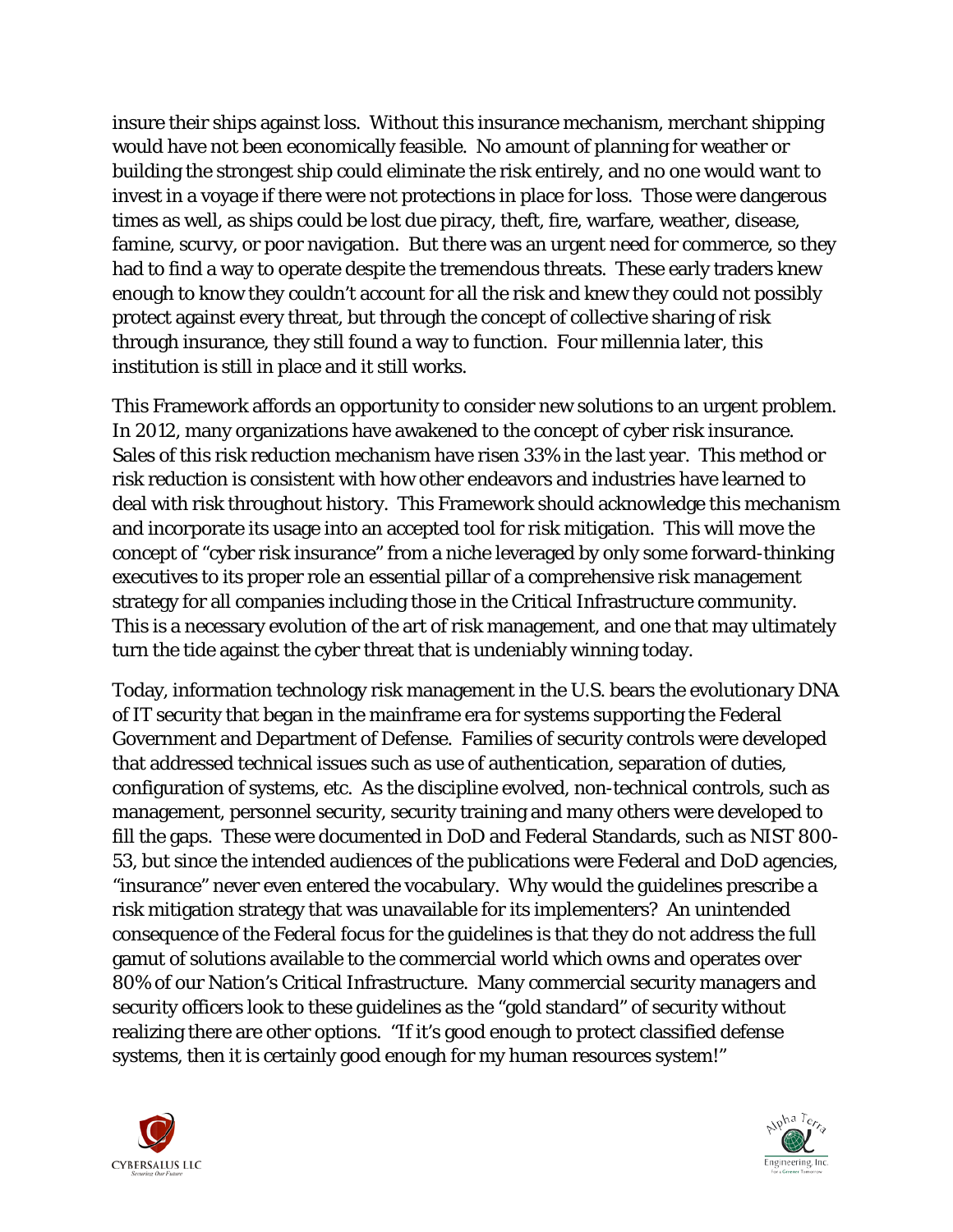#### Current NIST Risk Management Framework



Introducing the additional step of "insure" in the Risk Management Framework is a logical and useful evolution of this iterative process. Even when the process of categorizing the system, selecting the security controls and implementing the controls is done to the highest standard, assessments almost always reveal that security vulnerabilities remain on the system. These vulnerabilities can be caused by the nature of the system; some systems must use protocols that are less secure than others and some necessary applications have vulnerabilities inherent in their software code. Sometimes, less secure settings, ports and protocols have to be used to meet operational requirements. The ultimate security posture of the system is always a compromise between security and functionality. Today, ideally, the manager is fully cognizant of the totality and severity of the vulnerabilities and the threat and makes the decision to accept the "residual risk."

"Residual Risk" is an accepted and much-vaunted concept in cyber security. There is an undeniable wisdom and philosophical harmony to the argument that we should do what we can do within reason and not feel too badly for what we can't improve. This concept of residual risk is nicely characterized by Reinhold Niebuhr's famous prayer, "God, grant me the serenity to accept the things I cannot change, the courage to change the things I can, and the wisdom to know the difference." Unfortunately, what may be true for individuals doesn't always translate to business. This philosophy can be little comfort for a Chief Information Security Officer (CISO) of a Critical Infrastructure organization when the "residual risk" quotient of their network lets a crippling attack destroy their computing infrastructure and data.



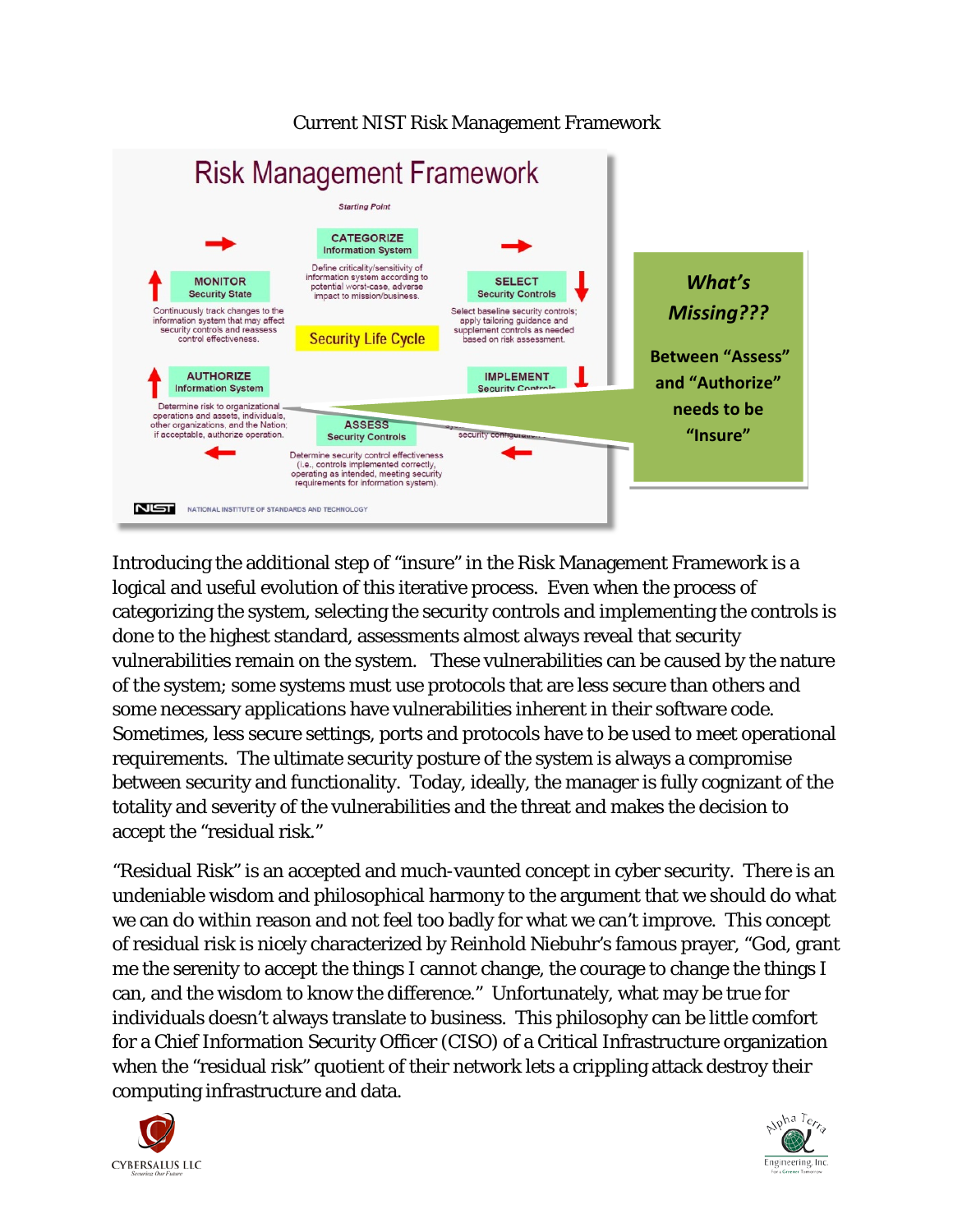But what if that CISO could address his residual risk through a combination of insurance and shared risk-reducing threat information and security services? What if CISOs could virtually eliminate residual risk? These security implementers should consider that there are more than technical and non-technical controls available to solve their problems. Instead of accepting an incomplete security solution, CISOs must gain awareness that risk mitigation is three-dimensional and that they have additional options.

Cyber risk insurance can bridge the gap between a company's intrinsic capability to absorb and mitigate a cyber event and their external financial obligation in the event of an incident.

As cyber risk insurance is more widely adopted, the insurance industry will begin to have an effect on defining and mandating safety and security standards for computing resources, just as they have with the auto industry, fire, and health. This is a positive influence to improve the overall security of all subscribers.

### **Risk Measurement and Analysis Methods**

This Framework should address how risk is measured, and how "credit" is evaluated for Critical Infrastructure owners who implement non-traditional methods of risk reduction, such as cyber risk insurance. The effort to develop the Critical Infrastructure Framework should also investigate whether a new statistical method of calculating risk should be developed.

- The Framework workshops should include the compliance and certification and accreditation community to develop measurable standards and risk reduction metrics. How much "credit" is an organization given if it has insurance. Is there a limit to how heavily an organization can rely on insurance to buy-down their risk exposure? Is it 10%, 25%, 2%? There is much work to be done to develop a useful measure.
- The Framework workshops should also evaluate which risk analysis methods are most appropriate to Critical Infrastructure. The common methods in use today do not satisfactorily account for the "low probability, extremely high impact" events that characterize worst-case scenarios for Critical Infrastructure. Consider the difficulty in calculating the risk of another "Bhopal, India" type event that is triggered through a cyber event. Existing methods of risk analysis include the following:
	- o Qualitative Risk Analysis



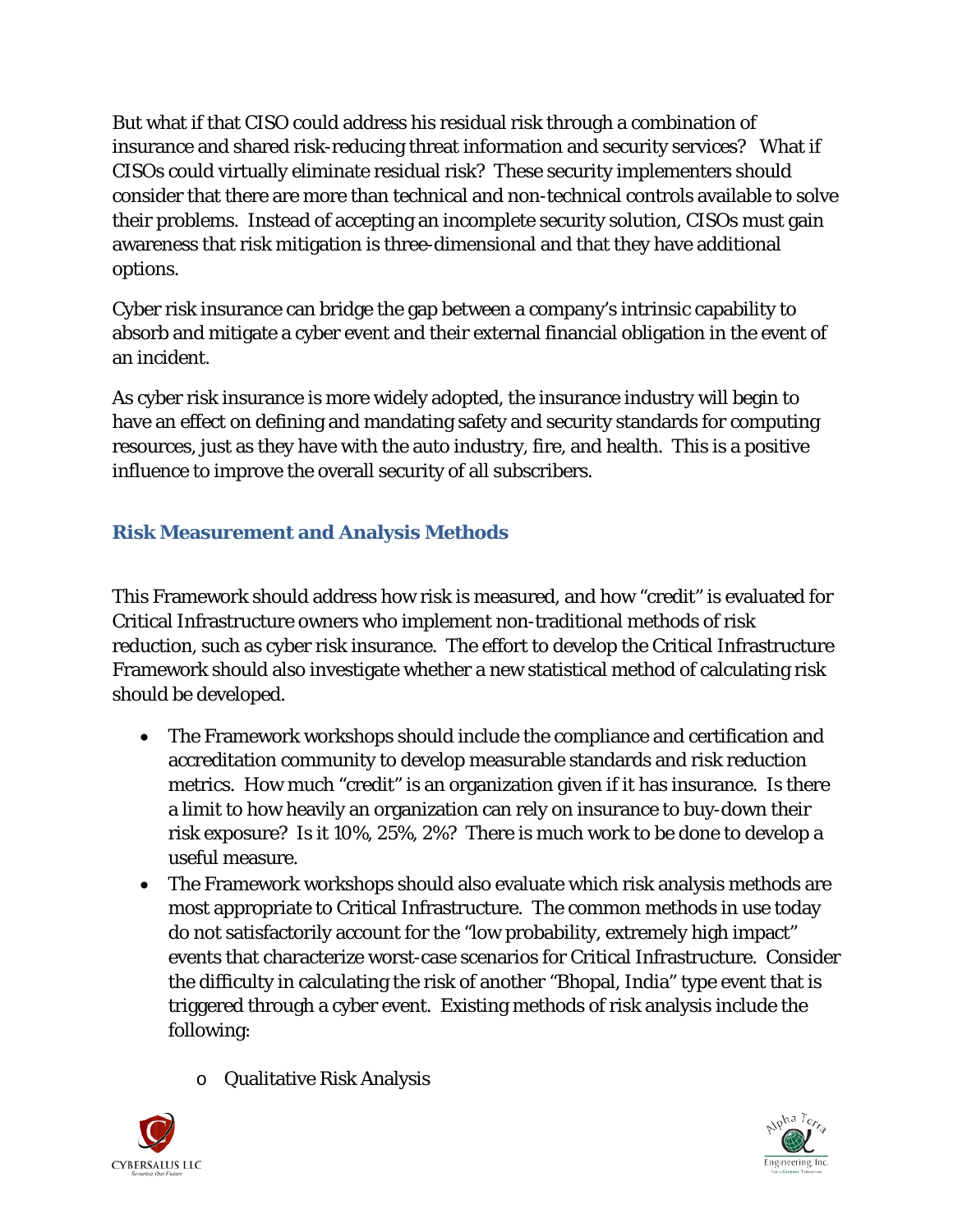- o Semi-quantitative Analysis
- o Quantitative Analysis



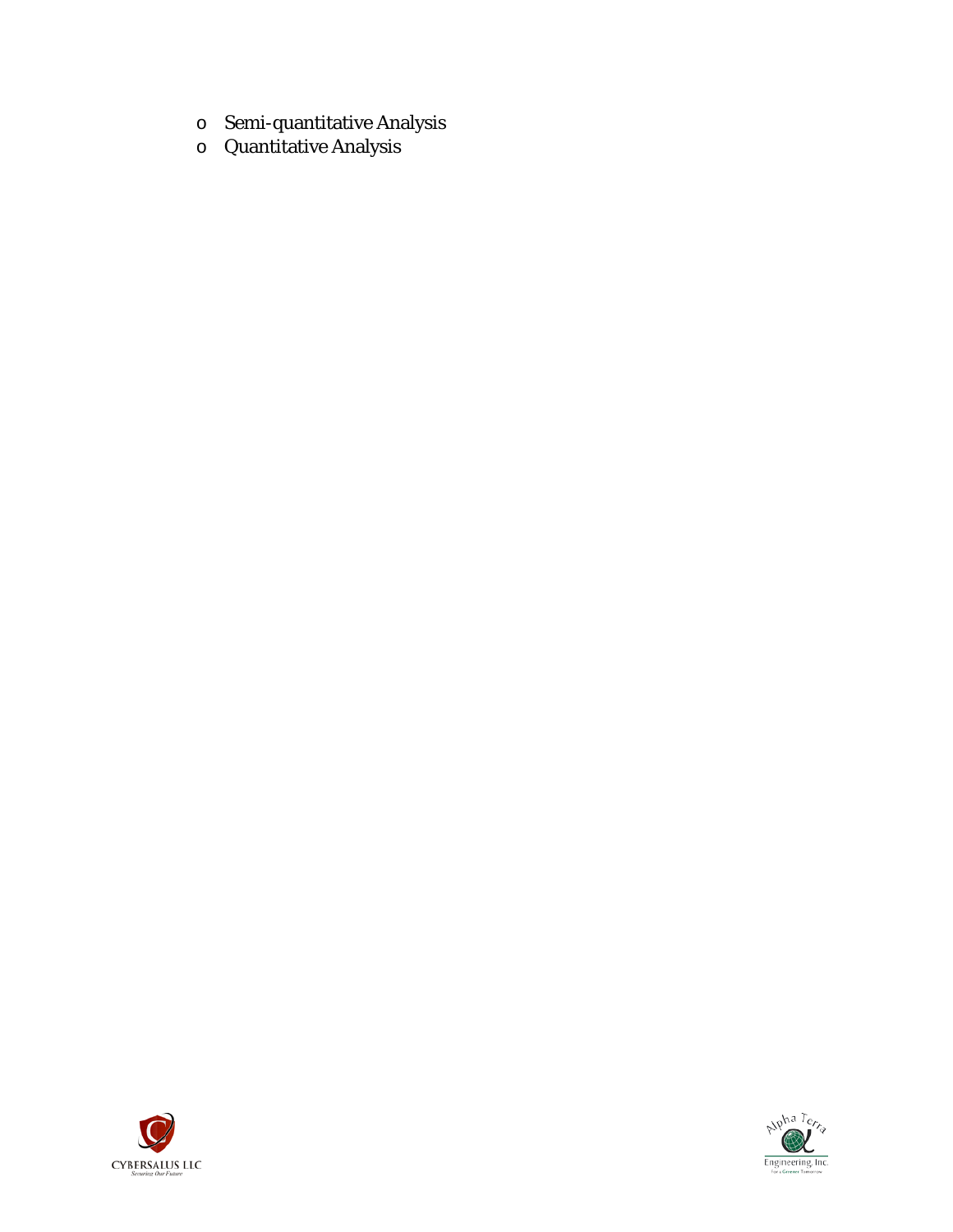# Conclusions and Recommendations

Cybersalus and Alpha Terra Engineering, Inc. support NISTs effort to develop a useful framework to improve Cybersecurity for Critical Infrastructure. The threats are numerous and the risk to our Nation is grave. The outcome of this effort will provide a strong precedent to other industries and organizations.

NIST should look beyond the common tools in use by the Federal government to mitigate risk and evaluate whether the commercial world's adoption of cyber risk insurance is a useful element of an overall risk mitigation strategy. Collective risk aggregation through a mechanism such as insurance can help raise the overall security of the industry, but provide resiliency to the companies that suffer a cyber event.

Part of this Framework development effort will include a revamping of the risk measurement and analysis methodologies in practice today to properly account for the black swan scenarios that have a much higher impact than standard statistical analysis encompasses.

NIST should also include physical security experts in the development of the Framework to ensure that the physical risks to the information technology infrastructure are properly addressed.



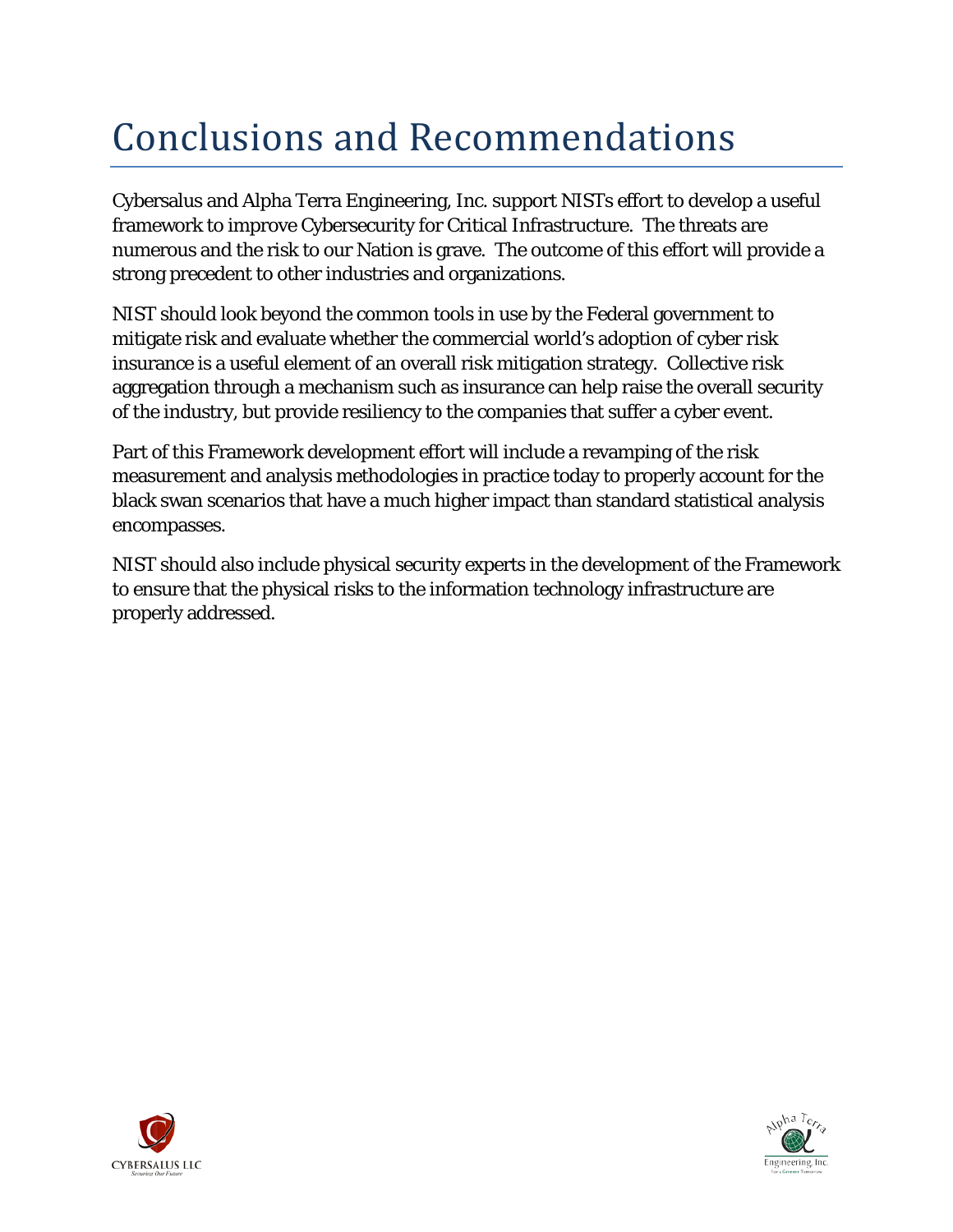# About Us: The CYBERSALUS / ATEI TEAM

The Team of **CyberSalus** and **Alpha Terra Engineering** offer unique capabilities in both the physical and cyber realms of critical infrastructure protection. Because cyber risk management is parallel and complementary to physical and human-focused risk management, a **TEAM** with capabilities in both dimensions is essential to understanding full spectrum issues and initiatives. We have the broad ability to focus on people, processes, and technology in understanding cyber risk management in concert with other aspects of risk management.

Our SMEs possess the comprehensive background to understand how sector-specific strategic plans frame practical goals of providing resilience, diversity, redundancy and recoverability. We have the ability to operate technically at both 'tactical and strategic' levels.



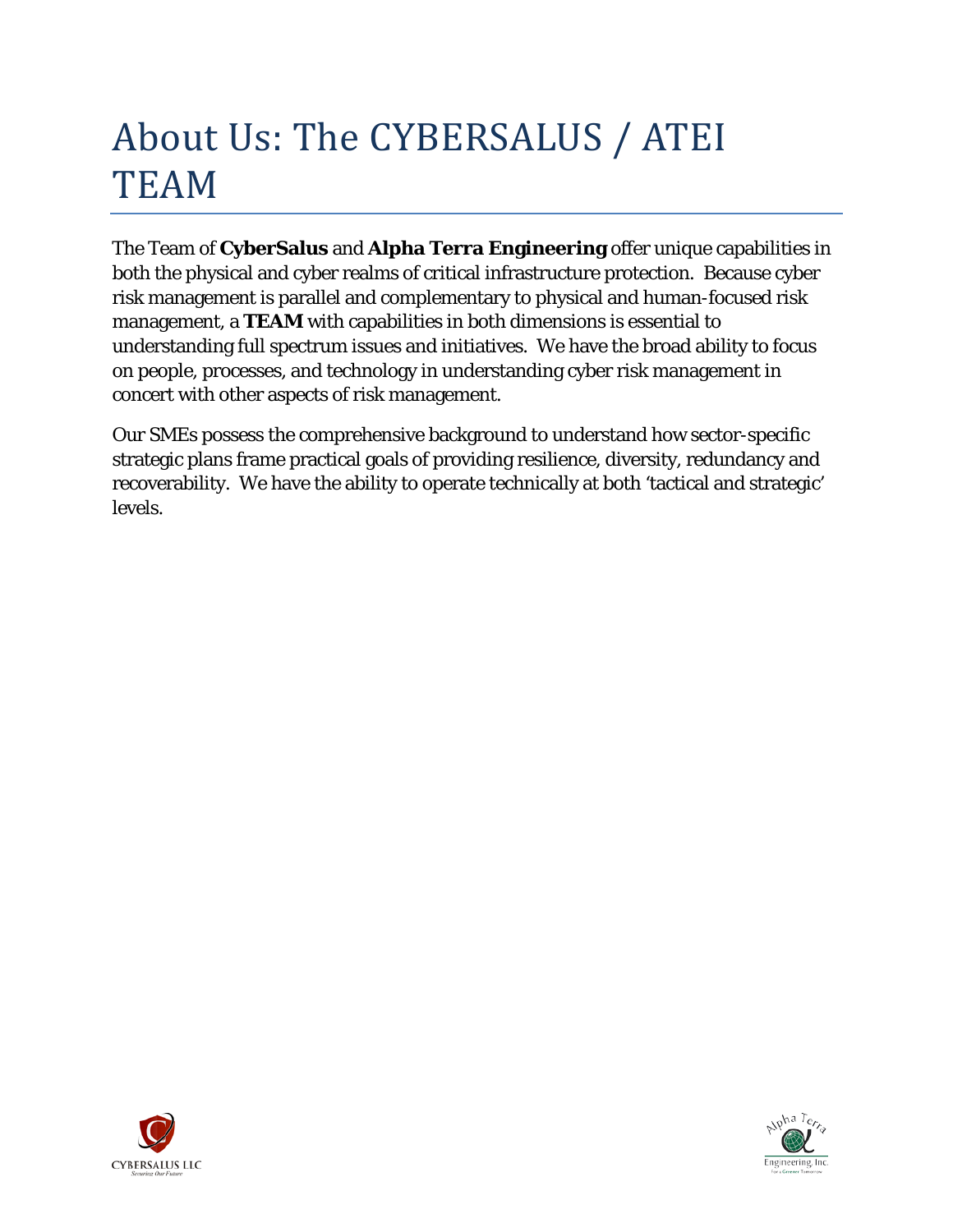# Cybersalus LLC

**CYBERSALUS LLC** is a Service-Disabled Veteran-Owned Small Business (SDVOSB) that specializes in CYBER - to include both offensive and defensive cyber operations, technology and program management. We provide for thought leadership, security architecture, system engineering, strategic planning, acquisition policy, information technology, and program control. The CYBERSALUS Executive staff has senior management experience in managing numerous CYBER multi-agency initiatives.

### **Capabilities**

CYBERSALUS's corporate commitment is to provide extraordinary CYBER experts and technology to operate and defend in the Federal, Defense, Intelligence and Commercial cyber space. Our staff focuses a shared commitment with each customer and provides collaborative efforts to ensure successful products, innovative solutions and personnel to meet all your Cyber challenges. Our capabilities cover:

**Information Assurance Cyber Threat Assessments Security Architecture Consulting Security Awareness Training Identity Management Intrusion Detection Digital Forensics Government Regulatory Compliance (GRC) Certification and Accreditation Network Security Operations Incident Response Contingency (COOP) Planning Security Policy Development PKI and SmartCard Implementation**

And we are committed to:

- 1. Integrity
- 2. Quality solutions *The Best Return On Investment (ROI) for your security expenditure.*

Located in the Greater Washington DC Metropolitan, CYBERSALUS is currently standing up capabilities in Cyber Security and Information Services to support a range of customers to include the DOD, Homeland Security and Intelligence Agencies. CYBERSALUS is entrepreneurial and growth-oriented, and the direct result of a joint initiative of SKC LLC (a skilled logistics systems and support company in the Federal



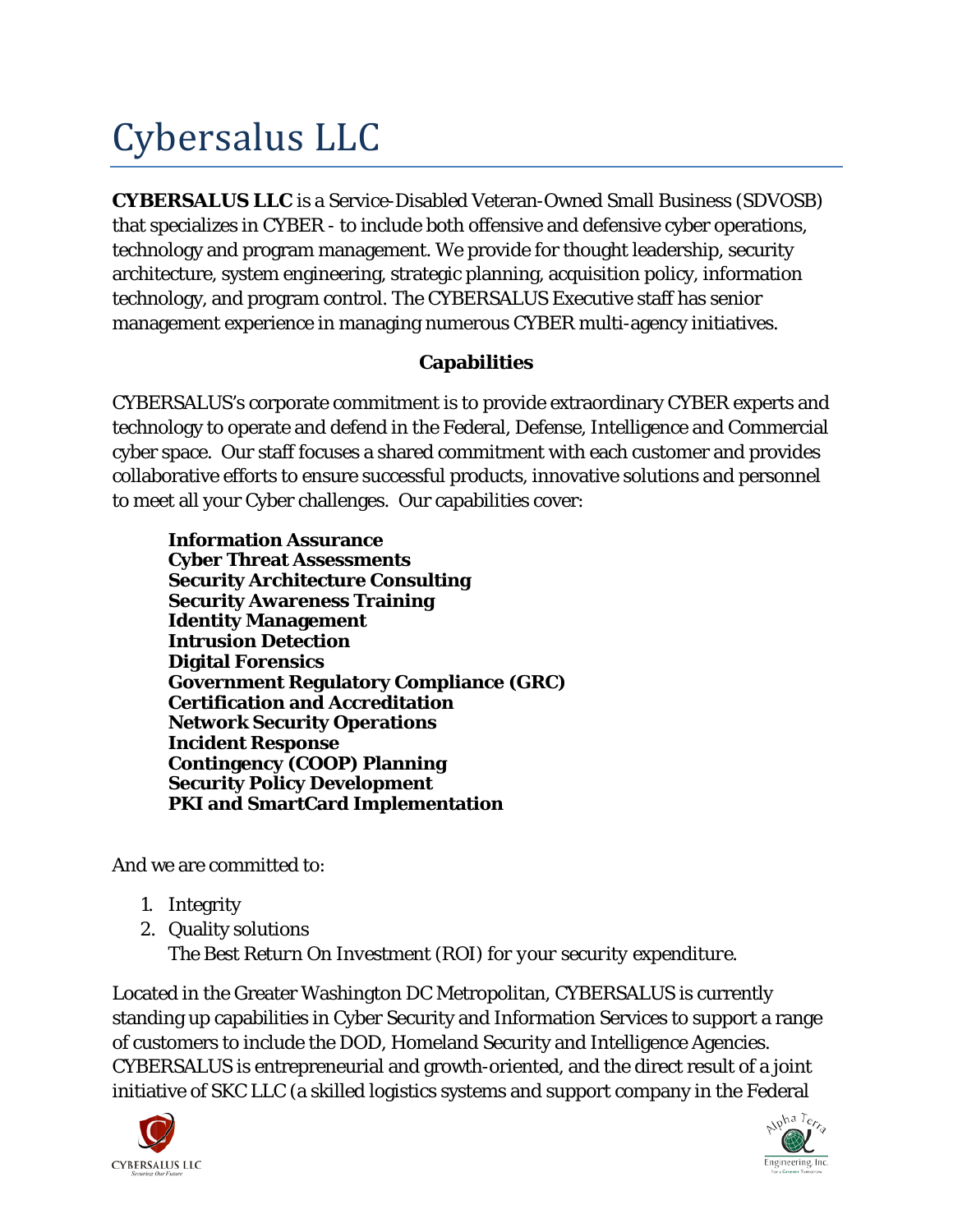Intelligence business) and McLane Advanced Technologies (MAT) Inc. (a highly successful software company in both the Commercial and Federal space.) These two partners form a firm financial foundation to quickly move Cyber Initiatives forward. We are leading-edge cyber technologists, open to creativity, agile to respond, and driven by the customer's needs above all else. Our solutions are not "black box" but the result of an open and continuous dialogue with the customer.

Finally, we are uniquely postured with both operationally experienced cyber experts as well as exclusive partnership use of a world-class advanced technology and software laboratory to quickly design, model, test, and implement divisive and innovative capabilities. As a small business, we offer the significant advantages of agility to respond, very low wrap-rates for our services, and reach-back to a deep bench of industry experts and computing resources that allow us to be completely responsive to meet Federal and Commercial CYBER challenges.

### **Key Officers**

We are led by military Veterans - over 100 plus years of collective leadership in Cyber Security and operations.

#### **John Kiehm**

**1. John Kiehm is the CEO, CYBERSALUS** (and President and CEO of SKC) and a former Defense Intelligence Agency (DIA) Chief of Staff. In addition to his staff responsibilities, he directed the monumental reform of the agency's Human Resource program. During his career at DIA, Mr. Kiehm was charged with centralizing the management of Defense Human Intelligence and moreover, developed this service into an internationally respected organization. He implemented his vision of automating critical functions of its operations and management of records making the organization's critical intelligence products real time.

Mr. Kiehm's last assignment was served as the senior DIA representative to the Supreme Allied Commander, NATO Forces and Commander of the U.S. Forces, European Command. He also served as the Director for Engineering and Logistics Services, providing critical operations support to include engineering and logistics services to CONUS-based activities of DIA as well as diplomatic support for defense attaché offices worldwide. Mr. Kiehm served in the U.S. Air Force as a commissioned officer for twenty four years and upon retirement, joined DIA in a civilian capacity.



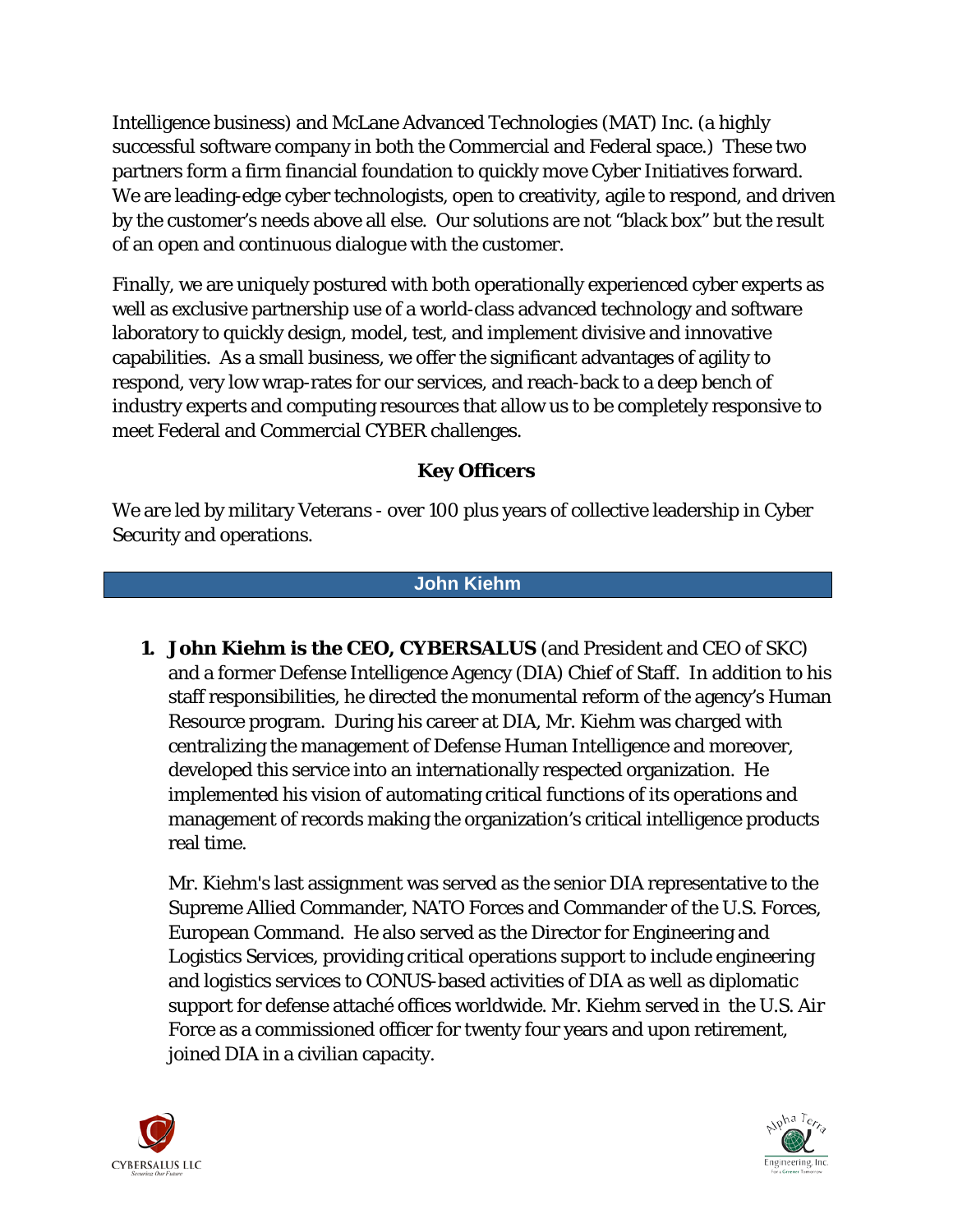Since retirement from DIA as a Senior Executive Service member, he served on corporate boards and provided consulting services for private and public corporations. His hands-on human source intelligence operations experience, logistical expertise, as well as internal knowledge of military operations, make Mr. Kiehm and SKC a valuable partner for customers seeking secure solutions in key mission areas.

#### **Tom Verbeck**

**2. Thomas Verbeck is President, CYBERSALUS**. A service disabled veteran, Mr. Verbeck brings over 37 years of extraordinary leadership in the Cyber space arena…rising to Brigadier General ,United States Air Force, and industry Chief Technical Officer (CTO.) He led air, communications, information systems in all aspects of military CYBER space; Chief of Staff/Director of Staff of Central Command Air Forces and Air Combat Command; culminating his 34 year military career as the first Combatant Command J3-Cyber operations (defense and offense)), European Command with responsibilities affecting more than 92 countries-EUROPE- AFRICA; Middle East and Southeast Asia. In addition, he was the J6 and J9 responsible for all Command, Control, Communications and Warfighting systems Integration. A lauded (Federal Top 100) Chief Information Officer (CIO) and Chief Technology Officer (CTO) , he has deep roots in the acquisition and program management of new divisive information technology systems and was responsible for standing up the first deployable network operations and security center (NOSC) in southwest Asia . A CYBER Lauded speaker and teacher, he taught in Europe and Africa; leading COMBINED ENDEAVOR (with over 50 European and EURASIAN Countries in IT interoperability) and lead the standup of AFRICAN ENDEAVOR…the first Cyber; network interoperability exercise with 20 African Countries. He was the successful Program Manager for the Air Force \$1Billion NEXRAD program and as an industry CTO; he pioneered, led development, and fielded the secure BLUE BUTTON APP for VA Health Records - a first for Veterans Health care! Tom Verbeck has a Master of Science, Systems Management from the University of Southern California, and Bachelor of Science in Electrical Engineering from Virginia Tech; a TS/SCI clearance, and is a graduate of the Industrial College of the Armed Forces, National Defense University.



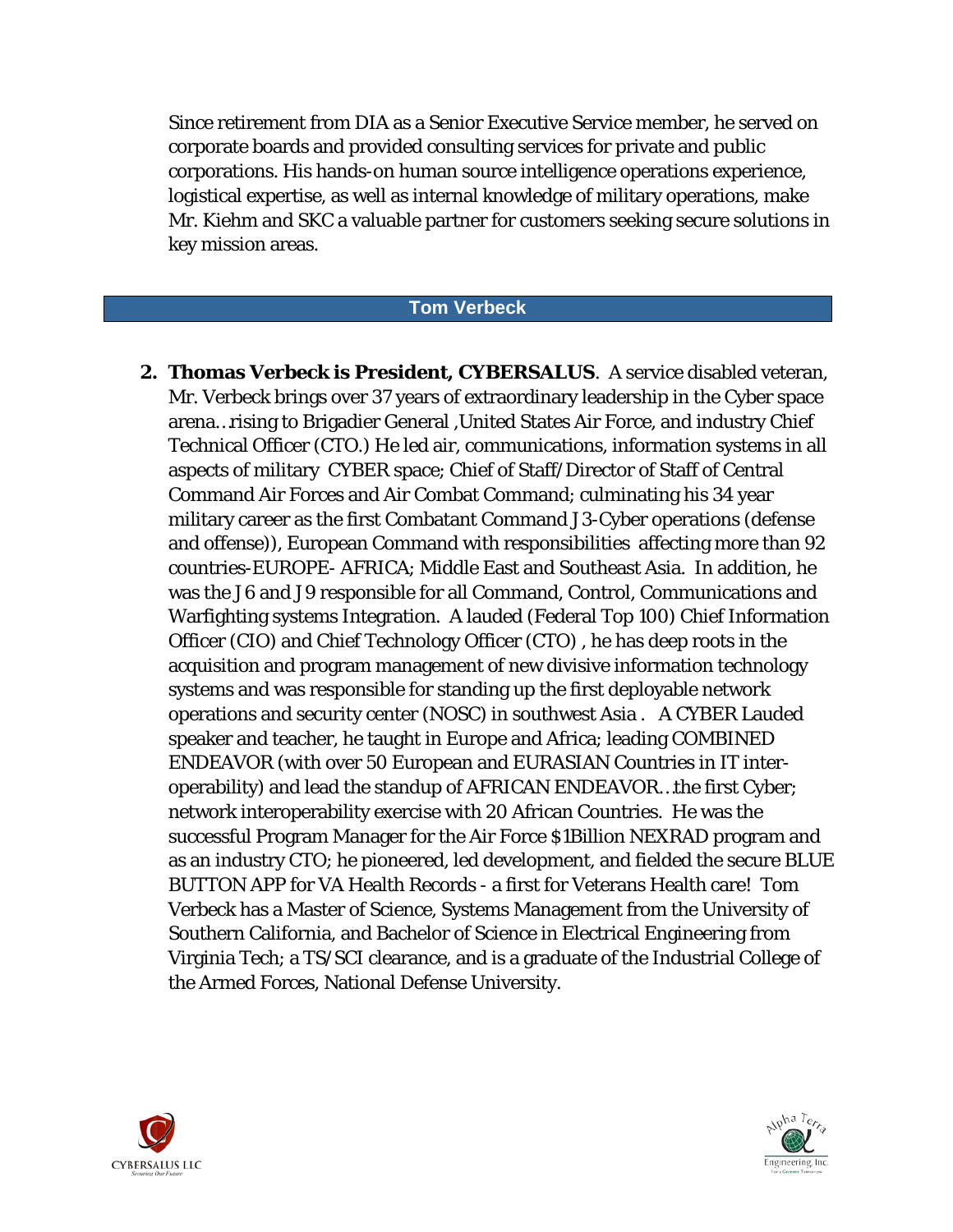#### **Dana Shafie**

**3. Dana Shafie is the Executive Vice President, Cybersalus**. He has more than 20 years in cyber security and operations with lauded experience as a Cyber Security Architect and Subject Matter Expert (SME) in information assurance, network security, certification and accreditation, and security watch operations.

He was the lead Cyber Security Architect for many high profile programs to include the billion dollar Navy CANES contract, FAA Cyber Security Management Center, Defense Video Services Global IP-based Video Telecommunications Services, Navy Emergency Management System, Battlefield Area Communications Node, JSS Communications Node, FBI PKI, DOJ PKI.

A former Navy Commander (O5), he had responsibility as a Cryptologic (Information Warfare) Officer; exchange officer to US Army INSCOM, airborne reconnaissance and Signals Intelligence expert and led crisis action cells at the National Security Operations Center, National Security Agency. He is a graduate of the Villanova and the Defense Intelligence Agency Joint Military Intelligence College for the Postgraduate Strategic Intelligence Program.

**CYBERSALUS is ready today to tackle your smallest and biggest CYBER issues and provide quality solutions to meet the demands of our Federal and Commercial Market Place.**



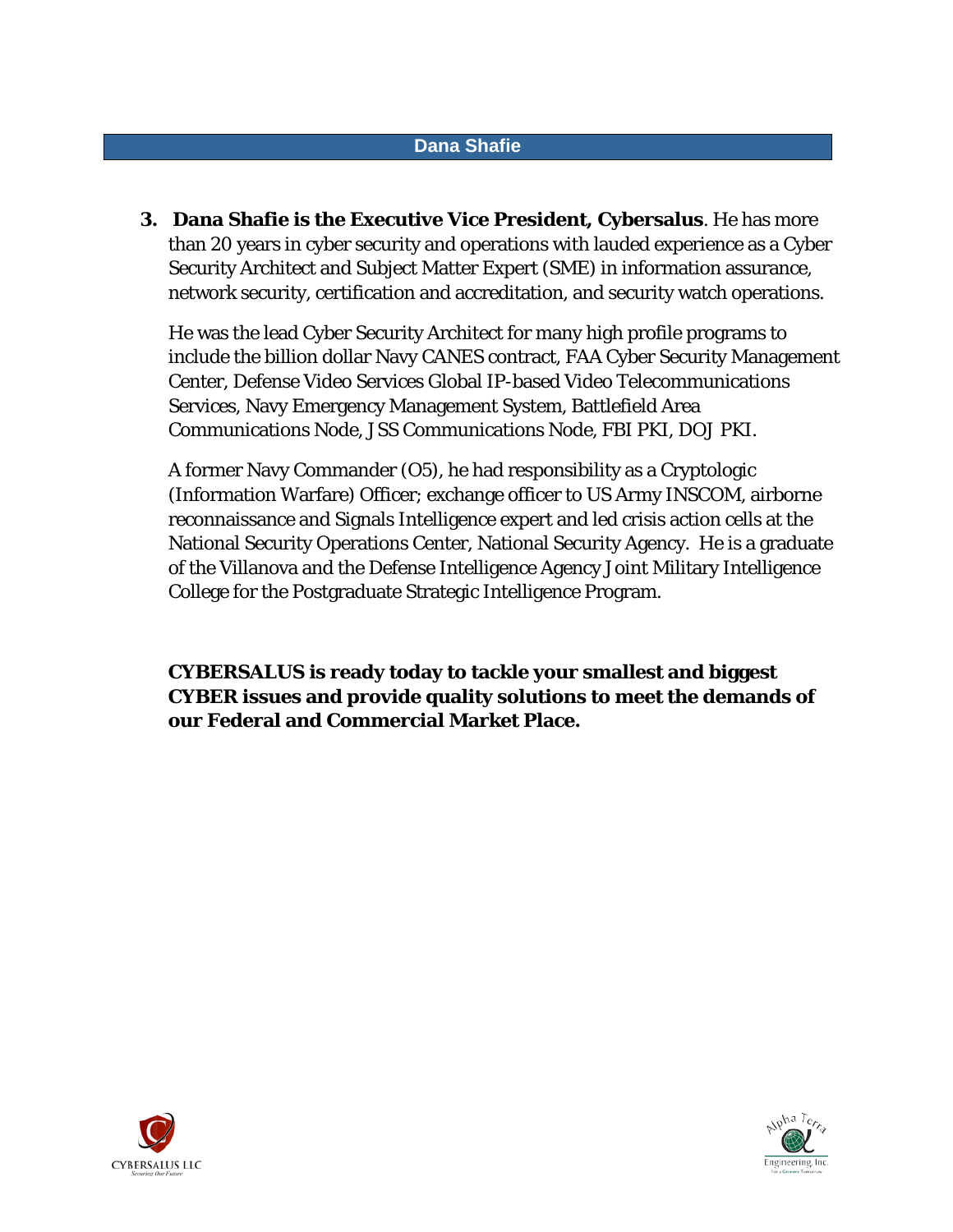# Alpha Terra Engineering, Inc. (ATEI)

ATEI has primary responsibility for the physical component of critical infrastructure protection with its experience derived from on-site DCIP program surveys under the Air Force's Critical Asset Risk Assessment (CARA) program and the Marine Corps' Mission Assurance Assessment (MAA) programs. Our staff has the requisite military background, technical engineering and expertise, and security clearances to immediately support CIP objectives within both public and private sectors. Our staff of senior engineers and security specialists have experience from full military and civil service careers in these specialty areas. Based on recent involvement in related Critical Asset Risk Assessment (CARA) work for the Air Force world-wide, the ATEI team is intimately familiar with policy and issues related to the Air Force's CIP program.

ATEI is a Service Disabled Veteran Owned Small Business established in 2005 by a former Air Force engineer officer. ATEI has recently supported the Air Force with engineering facilities assessments around the globe. ATEI completed assessments at more than 20,000 facilities at 84 military installations. ATEI's proposed staff for CIP work includes a strong cadre of senior professionals with years of Air Force Civil Engineer, Force Protection and Anti-Terrorism experience. ATEI services related to MA/VA include engineering design and analysis, utilities infrastructure, occupational health and safety, security engineering, force protection, anti-terrorism and law enforcement.

ATEI's experience with critical infrastructure protection derives from DoD Mission Assurance imperatives requiring a comprehensive and integrated framework to assess and manage risks to mission essential functions (MEFs). CIP objectives focus on protecting the resiliency of DoD missions to reduce the risks from the full spectrum of threats and hazards. Latest strategies for ensuring MA leverages existing vulnerability assessment methodologies incorporating anti-terrorism, physical security, defense critical infrastructure and information assurance into a new construct that measures the effectiveness of MA in terms of DoD's ability to continue performing its MEFs.

Many of MA issues are highly technical and require seasoned judgment by subject matter experts (SME) on military capability and the wide range of enemy, manmade and natural threats and hazards. Anticipating, detecting and identifying potential MEF stoppers require unconventional thinking of the full panoply of the all-threat and allhazards environment. ATEI's DoD experience provides the capability and capacity to meet NIST's complex CIP requirements. We have direct working knowledge of Air Force, Army and USMC MA/VA organizations and recent MA/VA work experience with these three services at 15 major DoD installations. ATEI's staff brings full knowledge of CIP mission areas, plus hands-on expertise in many facets of those requirements.



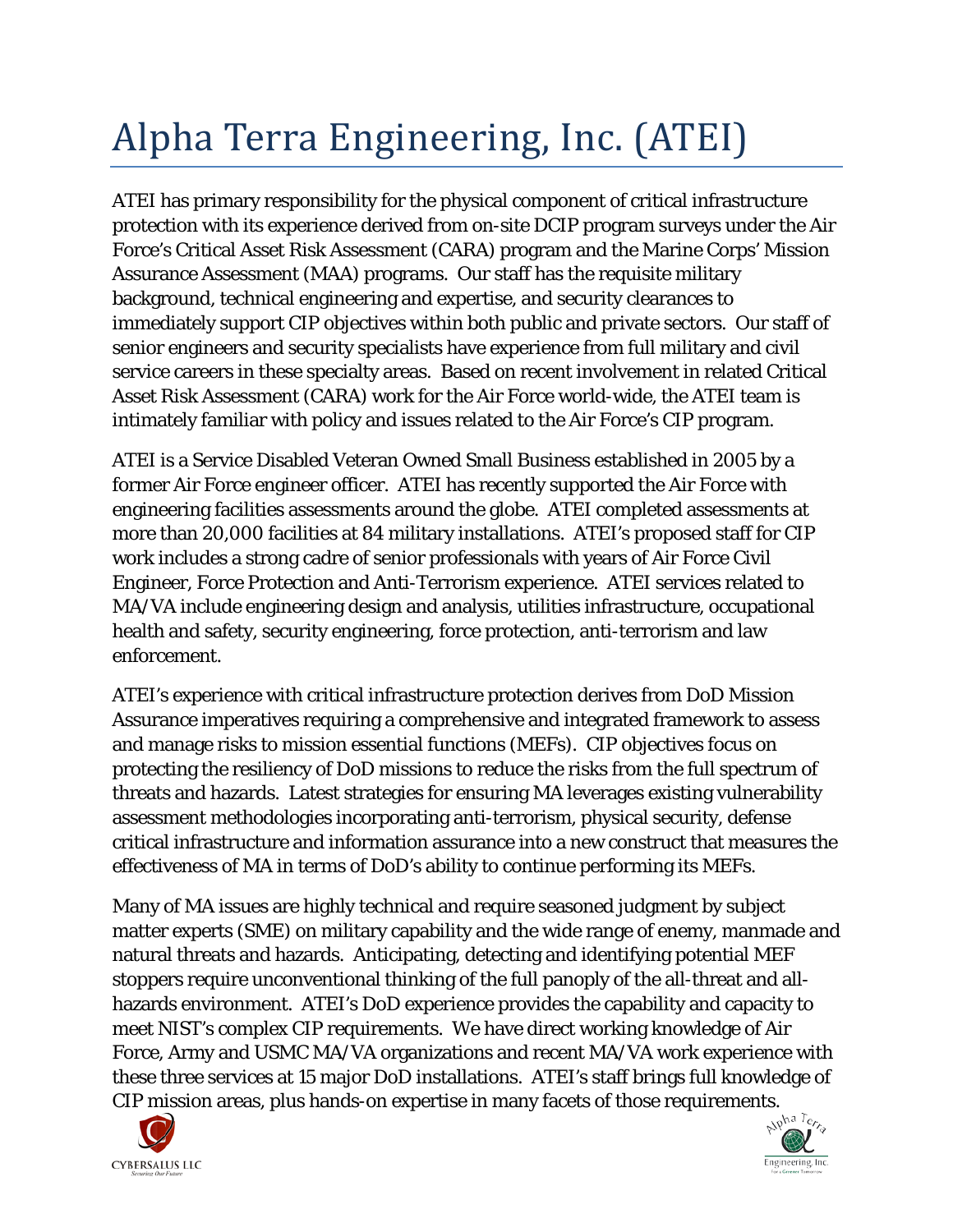ATEI offers an integrated, multi-disciplinary team of engineers and security specialists ready to provide advisory or assistance services or conduct the assessments. We are ready to meet and exceed customer expectations and successfully deliver qualified support services and professional products. Based on previous experience, our team has the specialized program understanding and 'hands-on' experience to conduct or support the CIP without the need for program 'spin-up'.

ATEI is postured to deliver immediate and comprehensive long-term support to the NIST. Our team provides a stable of seasoned practitioners with the requisite experience and credentials for successful CIP support.

ATEI offers NIST seasoned practitioners with unique understanding and capabilities able to support the Nation's CIP mission. We are experienced with the program and possess a broad understanding of the program's intent and mission mandate. Our team has worked hard to build a strong rapport with all services and service agents, and our team has earned the trust and confidence of both organizations. We are familiar with all aspects of increasingly complex demands in protecting our critical infrastructure from both natural and 'man-made' hazards and threats.

### *ATEI provides superior value:*

- $\boxtimes$  ATEI fully understands the CIP mission and organization
- $\boxtimes$  Our team has the experience, capability, and capacity for successful CIP performance
- $\mathbb Z$  We provide full-spectrum CIP mission coverage (current exception IA)

### *ATEI is an experienced, proven Air Force contractor*

 $\boxtimes$  Three years and five task orders, including two sole source awards, under AFCEE's A&E program

- $\boxtimes$  Back-filled deployed personnel eliminating loss of mission functions
- $\mathbb Z$  Experience that spans the entire range of CIP support
- $\boxtimes$  Working familiarity with Air Force processes and priorities
- $\mathbb Z$  Every deliverable receives thorough, independent management reviews

*Our Past Performance Demonstrates Excellence* - ATEI is completing its sixth year of successful advisory and assistance consulting services for the Air Force.

 $\boxtimes$  Successfully communicating highly technical information in a meaningful way to all stakeholders

- $\boxtimes$  Highly experienced and qualified professionals who understand CIP requirements
- Epitomize the AF ethos of *Integrity First….Service Before Self….Excellence in All We Do*



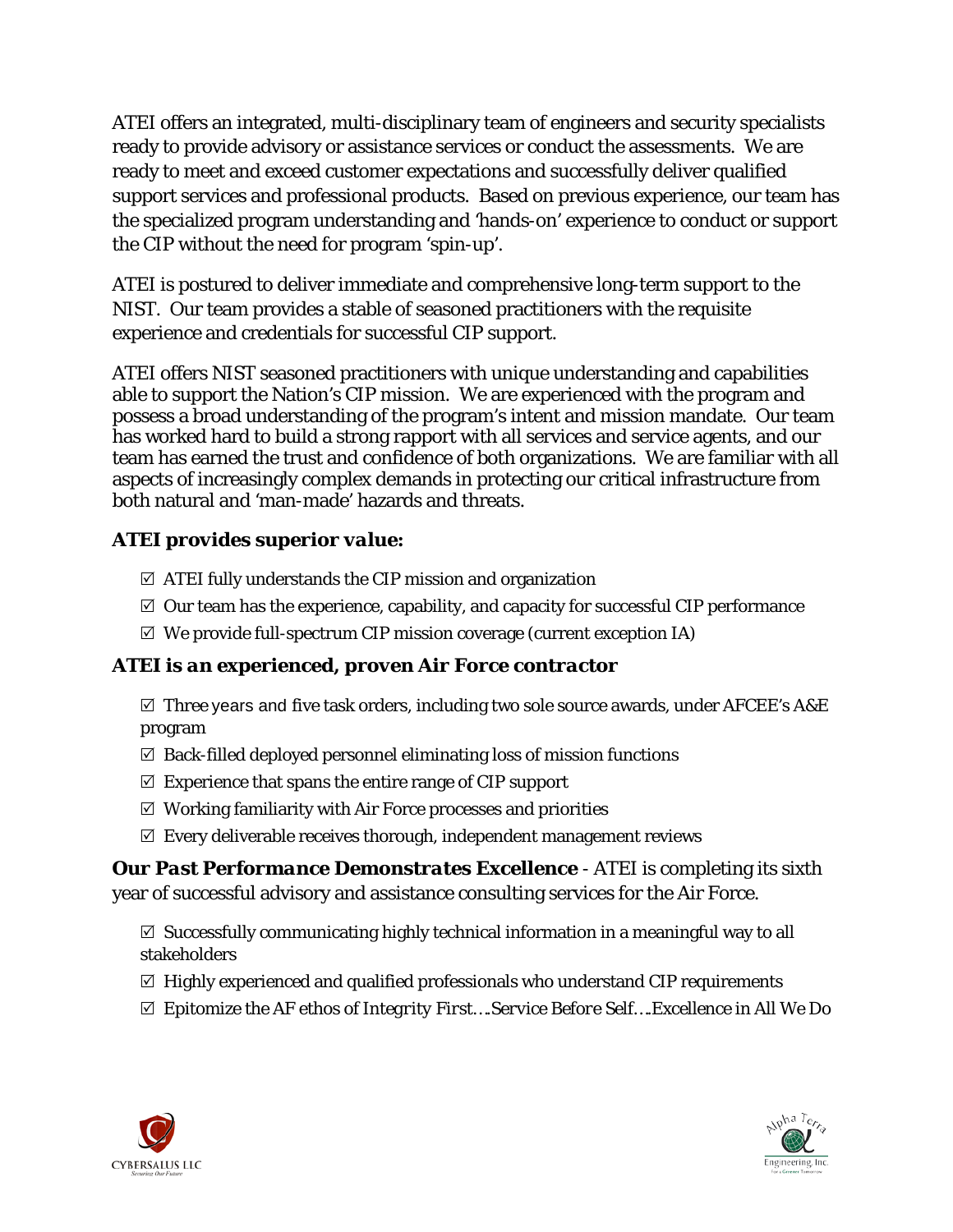#### **Jorge Garza**

- **Antiterrorism –** Jorge Garza has 27 years career experience in security, law enforcement, combat operations, anti-terrorism and force protection. He managed or maintained oversight of programs such as Air Force Anti-Terrorism Vulnerability Assessment Teams; Air Force Small Arms Program; Fraud Investigation Electronic Surveillance Teams; Procedures, Publications and Guidance for Air Force Security Forces Training; Security Forces Standardization and Evaluation and Air Force Policy for Anti-Terrorism and Force Protection.
- **Physical Security**  Jorge Garza managed security for Cheyenne Mountain and Eskan Village in Saudi Arabia. His responsibilities included perimeter security, entry/exit procedures and directing the response of security forces. Mr. Garza has experience with security of priority resources including nuclear assets, as well as aircraft alert areas and weapons storage areas.
- **Law Enforcement** Jorge Garza was the Operations Officer at Offutt AFB and Commander at Cheyenne Mountain. Responsibilities included management and oversight of Visitor Control Centers, installation traffic flow, and day-to-day installation policing operations.
- **Defense Critical Infrastructure Program (DCIP) –** Fred Waterman is a registered professional Civil Engineer with over 30 years experience in military engineering, facility support and MILCON program management. He is a retired Army Reserve officer in the Corps of Engineers with 27 years experience including two overseas deployments. Over the last three years Mr. Waterman has completed CARAs at JB Andrews, Andersen, Eglin, Robins, Schriever, Vandenberg, Kirtland, and Tinker and comparable MAATs at MCB Quantico, MCAGCC 29 Palms, MCB Pendleton, MCAS Iwakuni, Camp Butler, MCAS Futenma, and MCLB Barstow. He completed CARA visits collecting data on utility and other critical nodes of infrastructure, assessing the threats to the infrastructure supporting key mission of the installation, and determining the risks resulting from those threats. The product of each CARA visit was a report describing those risks. Having a career in military engineering permitted him ability to quickly access types of information vital for effective assessments.
- **Installation Emergency Management –** ATEI is affiliated with Aktarius Technical Services (ATS), a Veteran Owned Small Business with principals having over two decades combined experience on staff at AFCESA and at the Air Staff Pentagon HAF/A7C in contingency support including functions such as readiness, explosive ordnance disposal, expeditionary engineering, fire and emergency services, and energy. ATS' extensive experience in hazardous materials operations, counter-explosive hazards, and force protection is unparalleled for a small business.
- **CBRNE –** DoD Instruction 2000.18 implements policy, assigns responsibilities, and prescribes procedures to establish and implement a program for worldwide DoD installation emergency response to manage the consequences of a CBRNE event.

#### **Dr. James Lohaus**

**Dr. James Lohaus** is a retired Air Force Bioenvironmental Engineer with a PhD in Civil Engineering and MS in Health Physics. Dr. Lohaus directed multi-agency, bio-aerosol research effort investigating exposure risks to airborne respiratory pathogens in US, and Iraqi and Afghani theaters. Dr. Lohaus designed, executed and reviewed for quality the radiological decontamination and decommissioning for the largest Air Force hospital. He has been a Medical Radiation Safety Officer (RSO); NRC Trustworthiness and Reliability Official; Visiting Professor, Air Force Institute of Technology (AFIT). Dr. Lohaus directed all research activities and ensured quality within the Department of Occupational/ Environmental Health, USAF School of Aerospace Medicine. He conducted and reviewed for quality